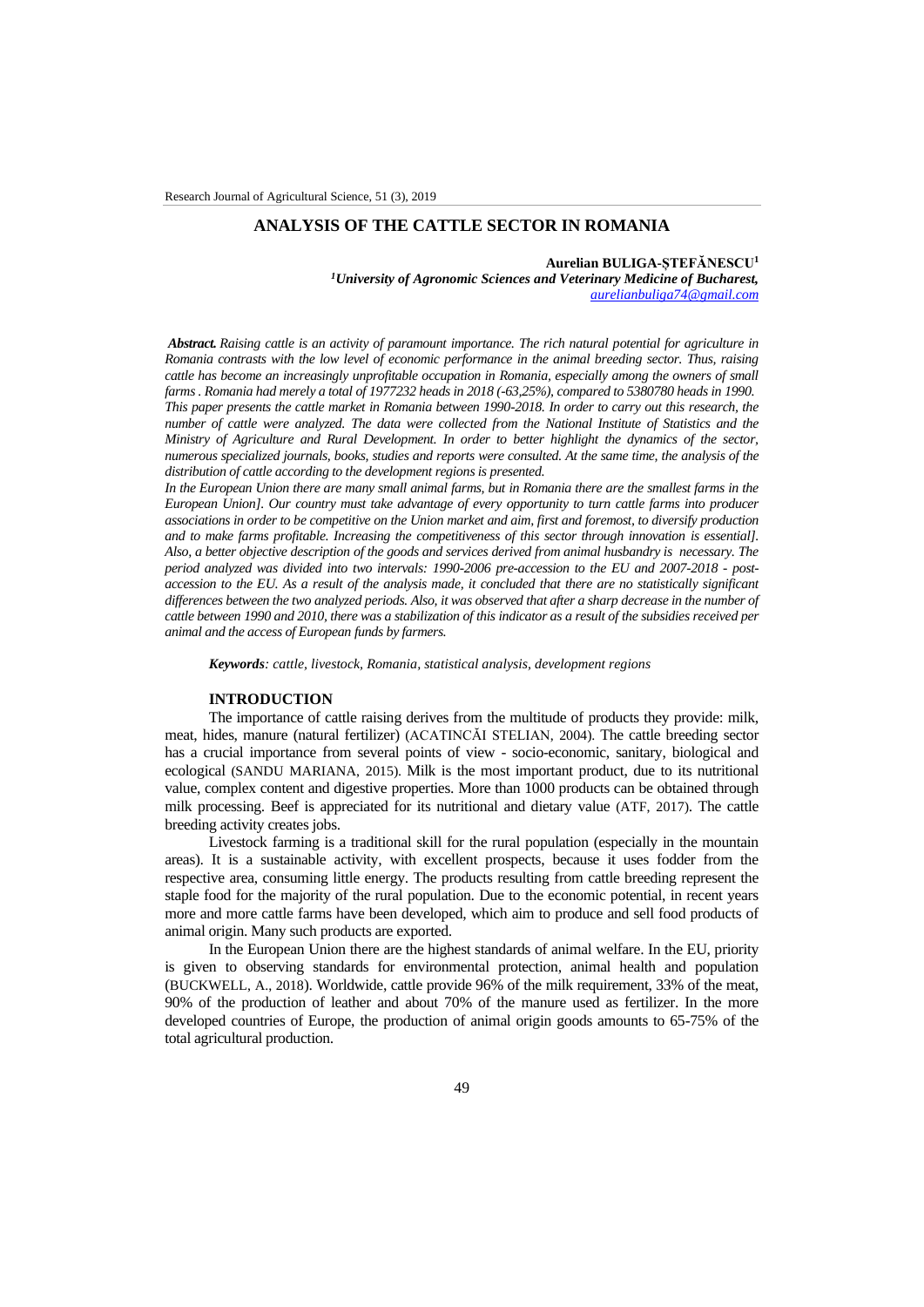#### **MATERIAL AND METHODS**

Two methods were used in the study: specialized literature analysis and statistical analysis. The statistical analysis included the calculation of the following indicators: arithmetic mean, mean squared deviation, standard deviation, coefficient of variation, rate. Student's t test for comparing means was used to test whether these value differences between means are statistically significant.

### **RESULTS AND DISCUSSIONS**

The change of the political regime affected the zootechnical sector, the number of cattle being considerably reduced to 3435 thousand heads in 1997. Later, the native breeds were replaced with imported breeds, in order to breed cattle with a much better yield. If in Romania there were 5380.8 thousand heads of cattle in 1990, by 2006 this number decreased by 2447.2 thousand heads. Thus, in 2006 Romania still owned only 54.52% from the cattle population of 1990. Also, the herds of cows and buffaloes followed a regressive trend, from 1791.6 thousands in 1993, to 1668.7 thousands in 2006. The decrease in the number of cows and buffaloes was 6.86% during this period. The trend is also decreasing in the case of heifers. From 187.3 thousand heads in 1993, Romania still had 141.2 thousand heads in 2006, that is only 75.39% (ANGHELACHE CONSTANTIN, 2017).

The sector of cattle raising suffered many losses after the change of political regime in 1990. During the first three years there were a series of actions with a strong impact on the breeding sector. The farmers' production cooperatives were dismantled and as a result. the entire state sector was affected.This led to a decrease in cattle numbers (by about 35%), but also in dairy cows (by 8%). The situation was also influenced by the passing of some laws, like the removal of the restrictions on the slaughter of animals. As a result, many specimens were sacrificed, especially those who were sick, old or who did not have significant productive potential. A positive effect was the increase in the productivity of the sector  $(+33%)$ .

Another aspect that accounts for the decrease in the number of cattle is the attempt of the small producers to downsize in order to meet their own needs and to be in line with the economic targets. As a result, the decline in the number of herds occurred at a slower rate in 1993-98, compared to the first three years after 1990. There was a stable period, and productivity improved steadily (SANDU MARIANA (2015).

*Table 1*

|                           | Cattle  | Cows, buffs and heifers | Heifers | Cow and buffalo |
|---------------------------|---------|-------------------------|---------|-----------------|
| Mean                      | 3347.38 | 1863.27                 | 151,59  | 1682.93         |
| <b>Standard Error</b>     | 162.29  | 36,52                   | 5.90    | 19.10           |
| Median                    | 3142.70 | 1809.80                 | 143.55  | 1657.15         |
| <b>Standard Deviation</b> | 669.15  | 141.46                  | 22.08   | 71.46           |
| Coefficient of variation  | 19,99   | 27,79                   | 50,31   | 47,94           |
| Annual growth rate        | $-3.72$ | $-0.68$                 | $-2.15$ | $-0.55$         |
| Minimum                   | 2799.80 | 1746.30                 | 125.40  | 1591.50         |
| Maximum                   | 5380.80 | 2265.80                 | 187.30  | 1798.40         |

Statistical analysis of the evolution of cattle numbers in Romania in the period 1990-2006

*Source: Own calculation based on the data provided by National Institute of Statistics [17]*

In the analyzed period (1990-2006), Romania had the smallest number of cattle heads, 2799.8 thousands, in 2001. In 1990, Romania had the highest number of cattle, 5380.8 thousand heads. The average of this period was 3347.38 thousand heads. The rate was negative ( $-3.72$ ) in cattle, the numbers diminishing year by year, until 2006. In 1991 in Romania there were the most numerous heads of cows, buffaloes and heifers (2265.8 thousand heads). The average number of the period 1990-2006 was 1863,27 thousand heads. The rate was negative (-0.68), the number of cattle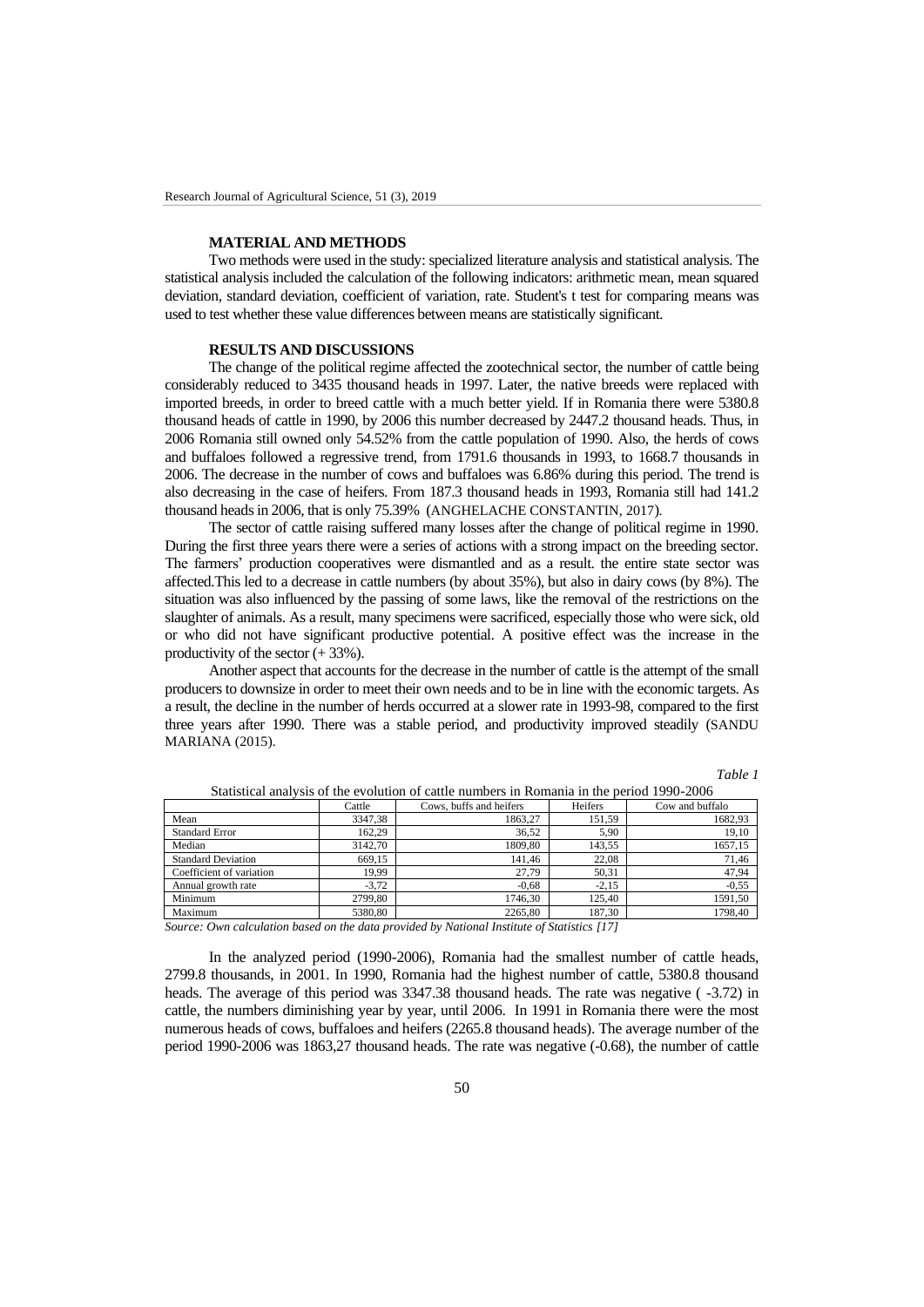decreasing during this period. As to the number of heifers, our country had the highest rate of decrease of the herds (-2.15), while for cows and buffaloes the rate was -0.55.

The coefficient of variation has the role of showing the degree of homogeneity of the cattle population in the period analyzed. Thus, in the case of the cattle, the coefficient of variation is less than 20% (19.99%), which shows that the series is homogeneous, so the average established for the analyzed period is representative. For cows, buffaloes and heifers, the series is heterogeneous, so the average period for these herds is not representative for the whole period.

In 2007, in our country there were 2,819 thousand heads of cattle, which decreased until 2018, when there were 1977.2 thousand heads. During 12 years, the number of cattle was reduced by 841,8 thousand heads of cattle, that is 29.86%. In total, cows, buffaloes and heifers accounted for 1732.2 thousand heads in 2007. In 2018, of this total, only 73.89% remained, respectively, less by 452.2 thousand heads. By categories, the situation looked like this: 14000 heifers disappeared, i.e. 10.29% and 438.2 thousand cows and buffaloes, that is 27.45%.

| able |  |
|------|--|
|      |  |

|                           | Cattle  | Cows, buffs and heifers | Heifers | Cow and buffalo |
|---------------------------|---------|-------------------------|---------|-----------------|
| Mean                      | 2186.32 | 1379.78                 | 117.49  | 1262.29         |
| <b>Standard Error</b>     | 87.08   | 47.78                   | 3.69    | 45,05           |
| Median                    | 2036.05 | 1303.20                 | 120.20  | 1189,50         |
| <b>Standard Deviation</b> | 301.67  | 165.51                  | 12.79   | 156,07          |
| Coefficient of variation  | 13.80   | 12.00                   | 10,89   | 12,36           |
| Annual growth rate        | $-3.23$ | $-2.85$                 | $-1,21$ | $-3,00$         |
| Minimum                   | 1977.20 | 1265.00                 | 95,50   | 1158,00         |
| Maximum                   | 2819.00 | 1732.20                 | 136,00  | 1596.20         |

Statistical analysis of the evolution of cattle numbers in Romania in the period 2007-2018

*Source: Own calculation based on the data provided by National Institute of Statistics [17]*

The largest number of cattle existed in Romania in 2007 (2819 thousand heads). The year 2018 is at the other extreme, when only 1977.2 thousand heads of cattle still existed in our country. The average of this 12-year period was 2186.32 thousand heads of cattle. The rate was negative (- 3.23), their number decreasing from year to year. The coefficient of variation is below the limit of 20% (13.8%), so the series is considered to be homogeneous.The smallest number of cows, buffaloes and heifers, in total, existed in 2012, with only 1265 thousand heads. 2007 was the best year, with the maximum number of cows, buffaloes and heifers (1732.2 thousands). The average of the 12 years was 1,379.78 thousand heads. The rate was negative (-2.85), their number decreasing. The coefficient of variation is 12%, the series being homogeneous. The lowest number of heifers was registered in 2011, with 95.5 thousand heads. 2007 was also the year with the highest number of heifers in the analyzed period (136 thousand heads). The rate was negative  $(-1.21)$ , but the decrease in the number of heifers was not so massive. In the case of cows and buffaloes, the rate was -3, so they experienced a much more dramatic reduction in the 12 years.

*Table 3*

Statistical test t: Statistical analysis of the comparison of the number of cattle in the period 1990-2006 with 2007-2018

|                 | Calculated value of test t/<br>probability associated with the<br>test | The theoretical<br>value of the test t | Conclusions               |                 |  |
|-----------------|------------------------------------------------------------------------|----------------------------------------|---------------------------|-----------------|--|
| Cattle          | tc=-3,6515; $p=0,000745061$                                            | 1.720742903                            | Hypothesis H0 is accepted | There is no     |  |
| Cows, buffs and |                                                                        |                                        |                           | statistically   |  |
| heifers         | tc=-8,03952; $p=2,71953E-08$                                           | 1.717144374                            | Hypothesis H0 is accepted | significant     |  |
| Heifers         | tc=-4,89903; $p=3,80511E-05$                                           | 1.720742903                            | Hypothesis H0 is accepted | difference      |  |
| Cow and         |                                                                        |                                        |                           | between the two |  |
| buffalo         | tc=-8,59581; $p=1,75821E-07$                                           | 1.753050356                            | Hypothesis H0 is accepted | periods.        |  |

*Source: Own calculation based on the data provided by National Institute of Statistics [17]*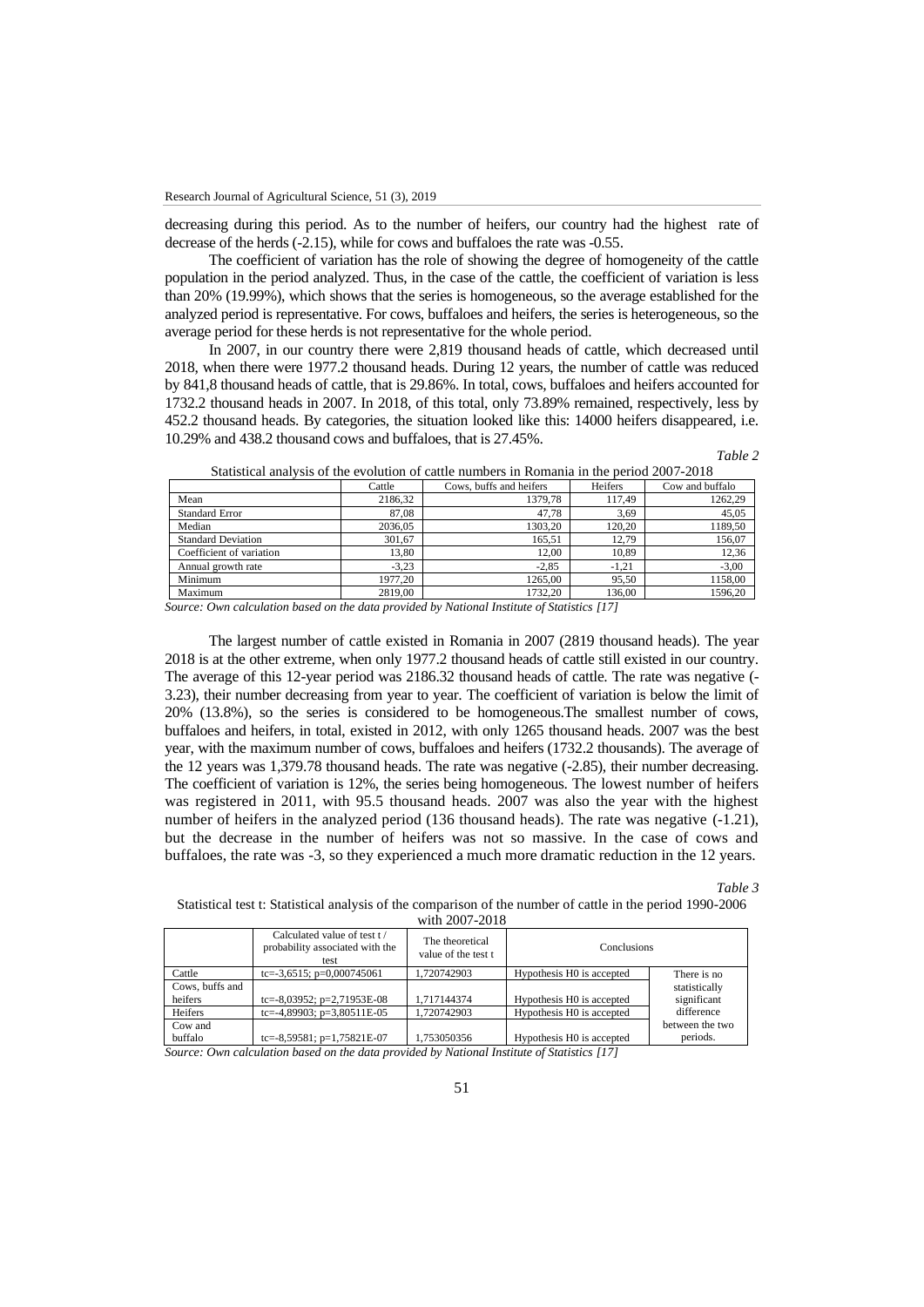Is considered:

H0 - there is no significant difference between the two analyzed periods P1 (1990-2006) and P2 (2007-2018) =  $t_c < t_{(\alpha;n-k)}$ ; p $\geq \alpha$ .

H<sup>1</sup> - there is a significant difference between the two periods P1 (1990-2006) and P2 (2007-2018) = t<sub>c</sub> $\geq$ t<sub>(α;n-k)</sub>; p<α



Figure 1. Dynamics and regression of the number of cattle in Romania from 1990-2018, *Source: Own design based on the data provided by National Institute of Statistics, Tempo-online Data Base, 2019, [17]*

*Comparative presentation of the number of cattle per 100 ha according to the development regions in 1990 and 2006*

The North-East region has the best situation in terms of the number of bovine animals per 100 ha, during the entire period 1990-2006. If in 1990 there were 52.8 cattle, in 2006 there were only 34.8. The Bucharest-Ilfov region had 48.8 cattle for every 48 ha in 1990 and 22.9 cattle in 1996. After 1997, the North-West region occupied the second place . The North-West and Central regions each had 42.6 and 40.2 cattle per 100 ha respectively, in 1990, reaching 26.2 and 23.7 cattle respectively, in 2006. The rest of the regions are below the national average for each year.

The worst results were registered in the West region, where there were only 26.7 cattle per 100 ha in 1990. Their number decreased to 13.7 cattle in 2006.



Figure 2. Comparative presentation of the number of cattle per 100 ha according to the development regions in 1990 and 2006, *Source: Own design based on the data provided by National Institute of Statistics, Tempo-online Data Base, 2019, [17]*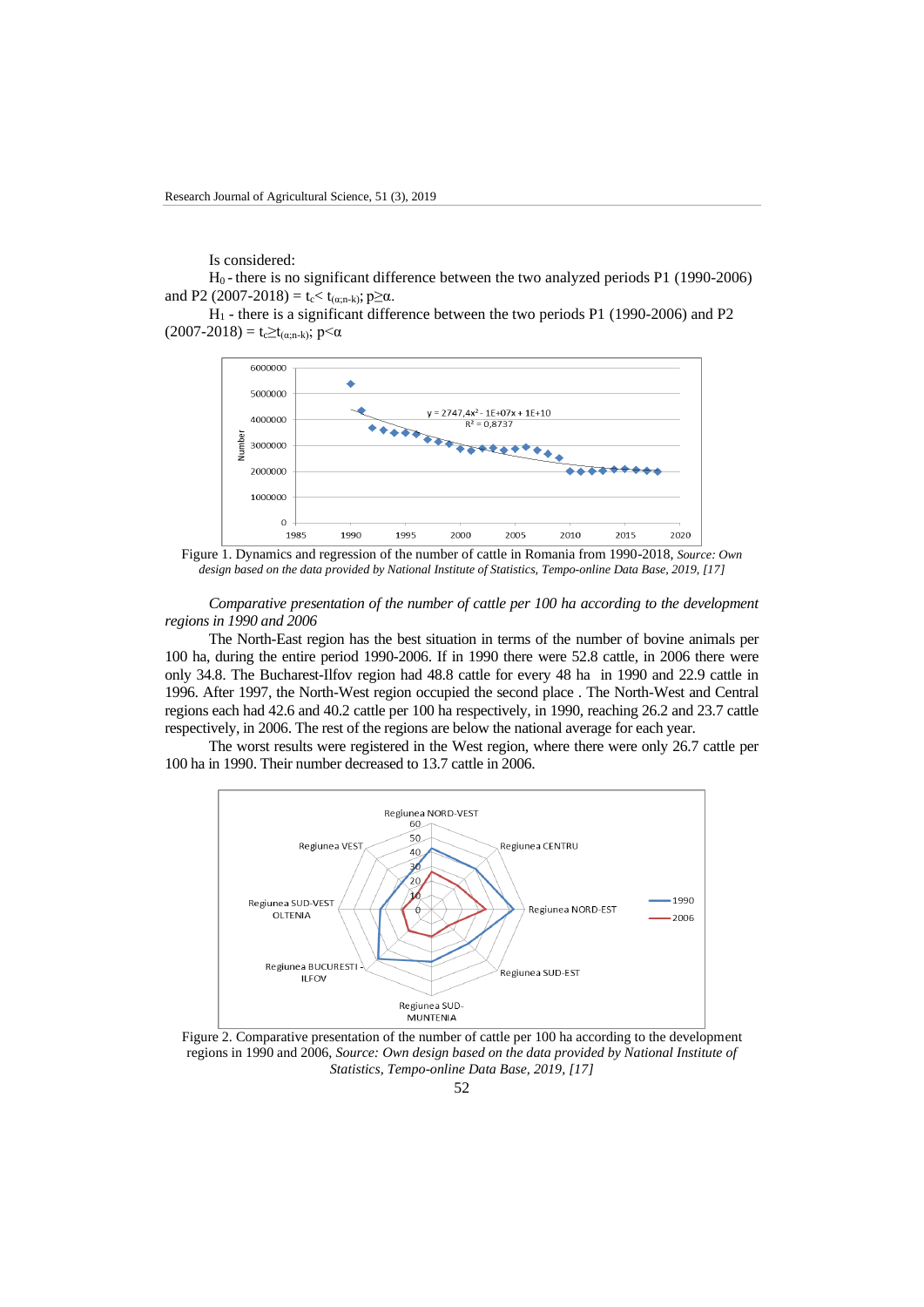The national average of the number of cattle per 100 ha was 38 in 1990 and 21.6 in 2006. In conclusion, 16.4 cattle per 100 ha were lost, i.e., 43%. The region most populated with cattle, the Northeast, lost 18 cattle per 100 ha, that is 33%. Also , the South-East region lost 18 cattle per 100 ha, but the loss was more pronounced here, by 54%. However, the Bucharest-Ilfov region was by far the most depopulated region: 27.8 cattle disappeared from every 100 ha, that is 57%. The Center and North-West regions lost about the same number of cattle per 100 ha (16.4 and 16.5, respectively). The Western region lost 49% of the number of cattle per 100 ha, from 1990 to 2006.

For the North-East region, the highest number of cattle per 100 ha was in 1990 (52.8) and the lowest in 2001 (30.7). The average number of cattle was 35.35 during this period. In the rest of the regions, the average number of cattle per 100 ha did not exceed 30. Thus, the national average for 1990-2006 was 23.71 cattle per 100 ha. Above this average were the North-West regions (28.87 cattle), Bucharest-Ilfov (26.52 cattle) and Center (24.76 cattle). The regions of South-Muntenia and South-West Oltenia had averages close to those of this period, of 21.6 cattle per 100 ha, respectively 21.49. The South-East and West regions registered the lowest average number of cattle per 100 ha, 17.49 cattle and 15.92 respectively.

The annual rate of growth was negative. The number of cattle decreased from year to year in all regions. The highest rate of decline in the number of cattle was recorded in the Bucharest-Ilfov region (-5,3). The South-East region followed, with a rate of (-4.68) and the West region (-4.08). The North-East region had the lowest rate of decline in cattle (-2.57). The coefficient of variation calculated for the number of bovine animals per 100 ha, in the period 1990-2006, looks like this: in the North-West, North-East and South-West Oltenia regions the coefficient is below 20%, which shows that the series is homogeneous, so the averages calculated for each region are representative. Only in the Bucharest-Ilfov region the series is heterogeneous. In the others, according to the coefficient of variation, the series are relatively heterogeneous.

*Table 4*

|                        |       |                   |            | $\frac{1}{2}$ $\frac{1}{2}$ $\frac{1}{2}$ $\frac{1}{2}$ $\frac{1}{2}$ $\frac{1}{2}$ $\frac{1}{2}$ $\frac{1}{2}$ $\frac{1}{2}$ $\frac{1}{2}$ $\frac{1}{2}$ $\frac{1}{2}$ $\frac{1}{2}$ $\frac{1}{2}$ $\frac{1}{2}$ $\frac{1}{2}$ $\frac{1}{2}$ $\frac{1}{2}$ $\frac{1}{2}$ $\frac{1}{2}$ $\frac{1}{2}$ $\frac{1}{2}$ |                             |                       |         |         |
|------------------------|-------|-------------------|------------|---------------------------------------------------------------------------------------------------------------------------------------------------------------------------------------------------------------------------------------------------------------------------------------------------------------------|-----------------------------|-----------------------|---------|---------|
|                        | Mean  | Standard<br>Error | Media<br>n | Standard<br>Deviation                                                                                                                                                                                                                                                                                               | Coefficient of<br>variation | Annual<br>growth rate | Minimum | Maximum |
| North-West             | 28.87 | 1,29              | 27,9       | 5,33                                                                                                                                                                                                                                                                                                                | 18.46                       | $-2,99$               | 23,6    | 42,6    |
| Center                 | 24.76 | 1.28              | 23.7       | 5,29                                                                                                                                                                                                                                                                                                                | 21,38                       | $-3,25$               | 19,2    | 40,2    |
| North-East             | 35.35 | 1,27              | 33,5       | 5,25                                                                                                                                                                                                                                                                                                                | 14.86                       | $-2,57$               | 30.7    | 52,8    |
| South-East             | 17.49 | 1,17              | 15,5       | 4,83                                                                                                                                                                                                                                                                                                                | 27,64                       | $-4,68$               | 14,2    | 33,6    |
| South                  | 21.60 | 1,15              | 20,3       | 4.75                                                                                                                                                                                                                                                                                                                | 21.97                       | $-4.04$               | 17,4    | 36,2    |
| <b>Bucharest-Ilfov</b> | 26.52 | 1,95              | 25,7       | 8.05                                                                                                                                                                                                                                                                                                                | 30,34                       | $-5,13$               | 18.5    | 48,8    |
| South-West             | 21.49 | 1.00              | 21,3       | 4.14                                                                                                                                                                                                                                                                                                                | 19.28                       | $-3.47$               | 17.4    | 33,1    |
| West                   | 15.92 | 1,02              | 14,5       | 4,22                                                                                                                                                                                                                                                                                                                | 26,54                       | $-4,08$               | 11,8    | 26,7    |
|                        |       |                   |            |                                                                                                                                                                                                                                                                                                                     |                             |                       |         |         |

Statistical analysis of the evolution of the bovine herds per 100 ha according to the development regions during 1990-2006

*Source: Own calculation based on the data provided by National Institute of Statistics [17]*

The North-East region is the highest rated in terms of the number of bovine animals per 100 ha, for the entire period 2007-2018. If in 2007 there were 35.1 cattle, in 2018 there were only 26.2. The North-West and Center regions had 23.8 and 22.6 cattle per 100 ha respectively, reaching 21 and 19.9 cattle respectively in 2018. The rest of the regions were below the national average for each year, regarding the number of cattle per 100 ha. The Bucharest-Ilfov region had 21.1 cattle per 100 ha in 2007 and 7.6 cattle in 2018. Also, there was the same number of cattle per 100 ha in 2007 in the South-West Oltenia region too, but here the decrease was smaller. In 2018 there were 11 cattle per 100 ha. The worst results from this point of view were recorded in the West region, where only 13.7 cattle per 100 ha existed in 2007. Their number dropped to 9.3 cattle in 2018.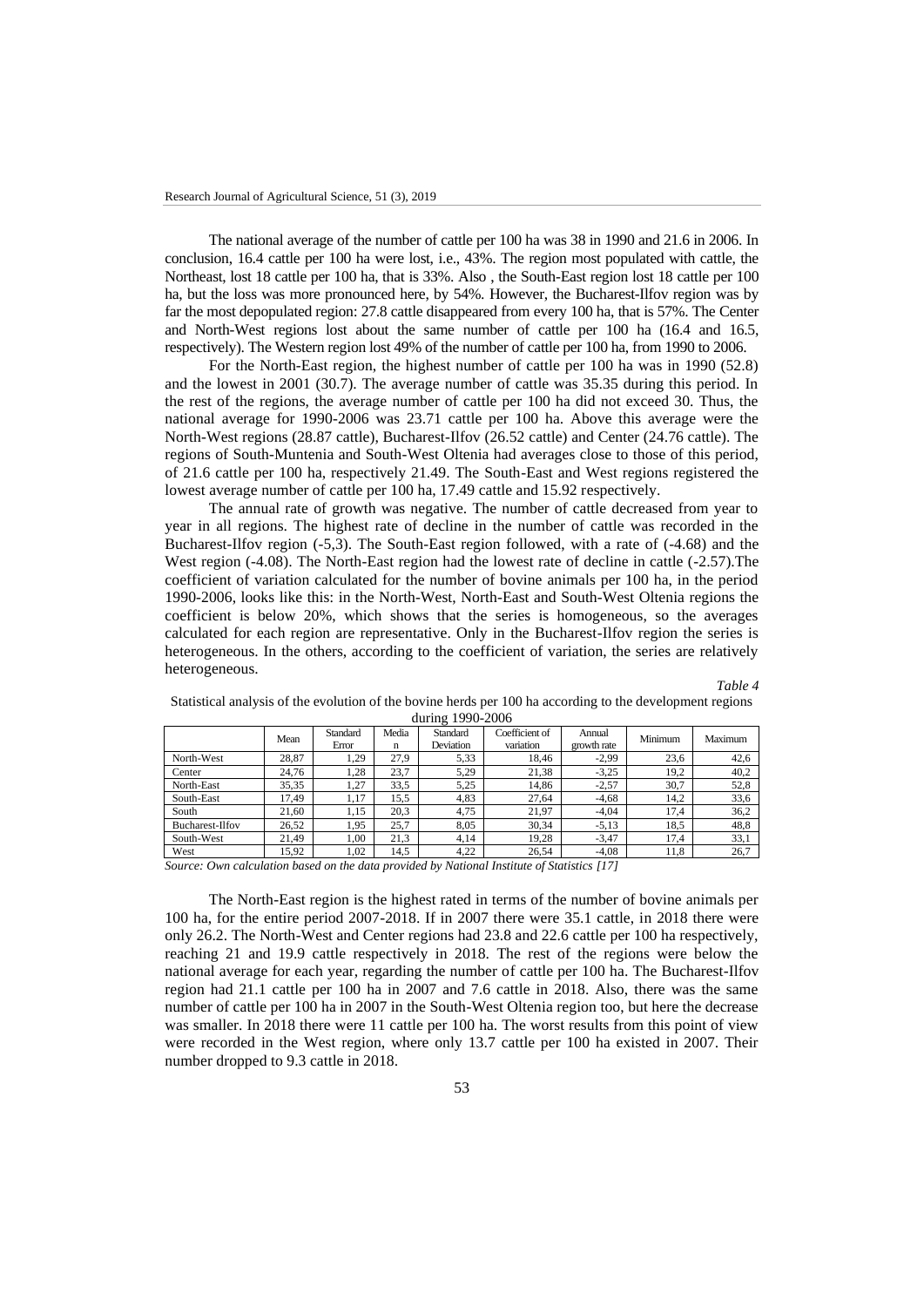Research Journal of Agricultural Science, 51 (3), 2019



Figure 3. Comparative presentation of the number of cattle per100 ha depending on the development regions in 2007 and 2018, *Source: Own design based on the data provided by National Institute of Statistics, Tempo-online Data Base, 2019, [17]*

In 2018, at national level, there remained only 71.03% cattle per 100 ha, from the number of cattle existing in 2007. The most affected region was Bucharest-Ilfov, where the largest decrease in the number of cattle was registered (13.5). Thus, in 2018, only 36.02% of the number of cattle that existed in 2007 remained. In the South-West Oltenia region, the number of cattle decreased by 10.1 per 100 ha. In the respective area in 2018, just over half (52.15%) of the cattle existing in 2007 were registered in 2018. In the North-East region, where there were the largest numbers of cattle per 100 ha, about 74.64% of the 2007 herds remained in 2018. There was a decrease of 8.9 cattle. The South-Muntenia region lost the same number of cattle per 100 ha, (8.1), but the percentage decrease was more pronounced. Only 54.24% of the number of cattle that existed in 2007 were registered in 2018. The North-West and Center regions lost the fewest cattle. Here there were about 88.24% in 2018, respectively 88.05% of the number of cattle registered in 2007.

*Table 5*

Statistical analysis of the evolution of the bovine herd per100 ha according to the development regions during 2007-2018

|                        |       |                   | . .    |                       |                             |                       |         |         |
|------------------------|-------|-------------------|--------|-----------------------|-----------------------------|-----------------------|---------|---------|
|                        | Mean  | Standard<br>Error | Median | Standard<br>Deviation | Coefficient<br>of variation | Annual<br>growth rate | Minimum | Maximum |
| North-West             | 20.52 | 0.49              | 20.45  | 1.70                  | 8.28                        | $-1.83$               | 18.5    | 23,8    |
| Center                 | 19.13 | 0.54              | 18.85  | 1,87                  | 9.76                        | $-1.45$               | 17,1    | 22,6    |
| North-East             | 28.84 | 1.06              | 27.25  | 3,66                  | 12.70                       | $-2.34$               | 25.4    | 35,5    |
| South-East             | 1.66  | 0.49              | 10.95  | 1.71                  | 14.65                       | $-2.80$               | 10.3    | 15,4    |
| South                  | 11.77 | 0,81              | 10.4   | 2,80                  | 23,83                       | $-5.40$               | 9,6     | 17,7    |
| <b>Bucharest-Ilfov</b> | 11.63 | .44               | 9,85   | 5,00                  | 42.97                       | $-8.12$               | 7,1     | 21,1    |
| South-West             | 13.67 | 0.99              | 12.15  | 3,41                  | 24,97                       | $-4,37$               | 11      | 21,1    |
| West                   | 10.16 | 0.54              | 9,3    | 1,86                  | 18.34                       | $-3,18$               | 8,6     | 13,7    |

*Source: Own calculation based on the data provided by National Institute of Statistics [17]*

16.42 cattle was the average of the period 2007-2018, for every 100 ha, at national level. Above this national average there were only three development regions: the North-East region, with an average of 28.84 cattle, the North-West region with an average of 20.52 cattle and the Center region , with an average of 19.13 cattle. The rest of the regions were well below this national average of the number of cattle returning to every 100 ha. The lowest average of only 10.16 cattle was calculated for the West region.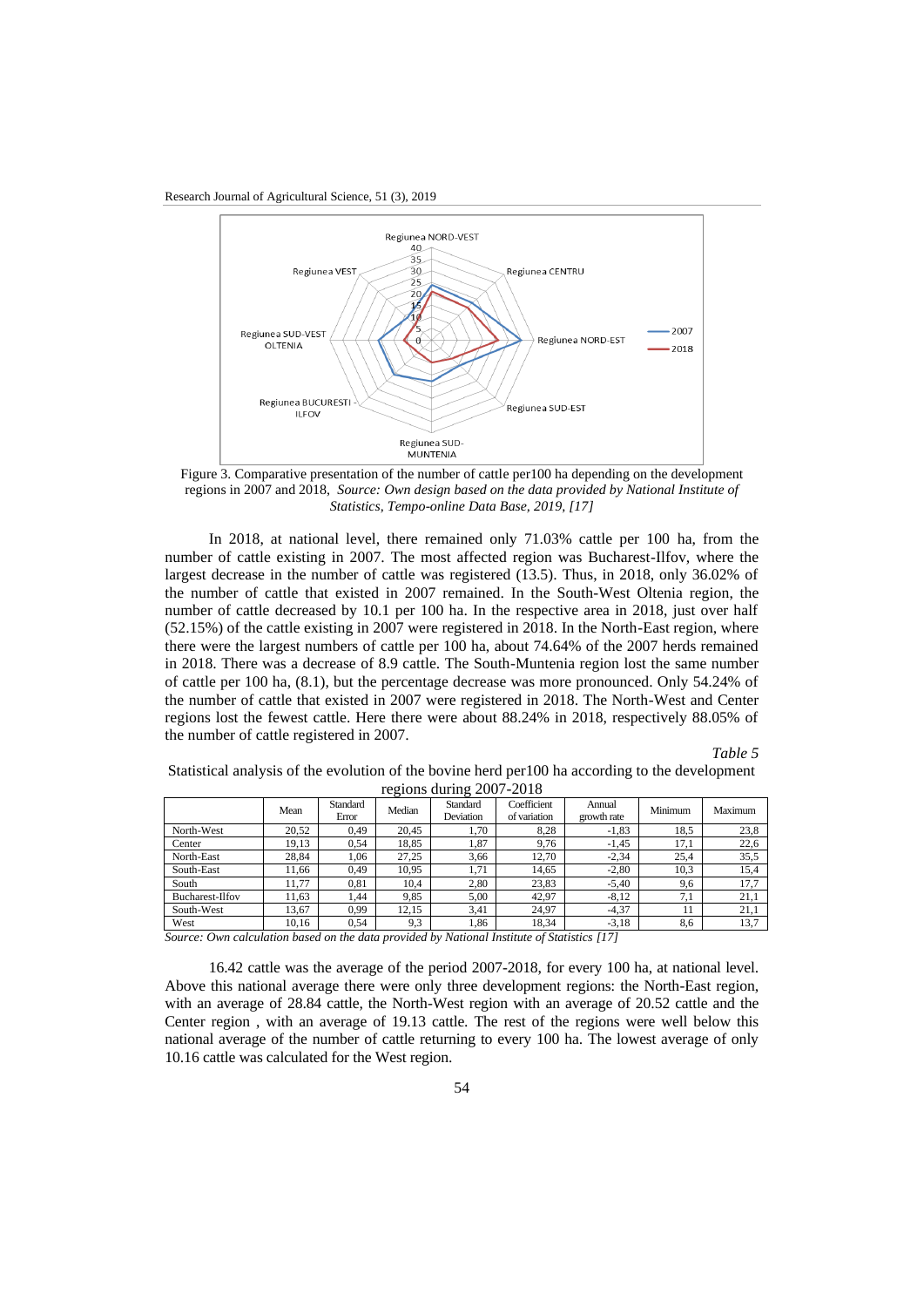The decrease in the number of cattle was registered year by year. The Bucharest-Ilfov region had the fastest rate of decline in the number of cattle amounting to 100 ha (-8,12). The South Muntenia region lost (at a rate of -5.40) a considerable number of cattle, between 2007- 2018.The South-West region Oltenia and the West region had deceleration rates of (-4.37) and (- 3.18). In the rest of the regions there were decreases in the number of cattle per 100 ha, but the rate was below the one calculated at national level (-2.89). The lowest rate of decline in the number of cattle was in the Center region (-1.45).The North-East, North-West, South-East, Center and West regions had a coefficient of variation below 20%. This shows that the series are homogeneous, and the averages calculated for this period are representative of these regions.

The average number of bovine animals per 100 ha decreased for almost all the development regions of the country in the period 2007-2018, compared with the previous interval studied. There is only one exception, in the Bucharest-Ilfov development region, where the average number of cattle increased by 0.74 between 2007 and 2018. The North-East region is the only one with averages for both periods exceeding 20 cattle per 100 ha: 23.7 (1990-2006) and 21.1 (2007-2018). The greatest difference of 2.61 cattle between the averages was recorded here.

The next are the North-West and Central regions, with averages exceeding the national averages calculated for the number of cattle per 100 ha. In the North-West region, there was a greater difference of 1.53 cattle between the averages of the two studied periods, 1990-2006 (average - 16.95 cattle) and 2007-2018 (average - 15.43 cattle), In the Center region the difference between the averages was 1.29 cattle per 100 ha. The rest of the regions had average cattle numbers below the national average. The differences between the averages of the two periods studied were between 0.31 cattle and 0.58 cattle per 100 ha.

The rate with which the number of bovine animals per 100 ha decreased was faster during 1990-2006 (-3.47), compared to 2007-2018 (-2.89), at national level.

Analyzing the development regions, it appears that in Bucharest-Ilfov there was the largest reduction in the number of cattle, in both periods analyzed. Between 2007-2018 the rate was faster (-8.12). The South-East region had an annual rate of (-4.68) in the period 1990-2006, but the decrease in the number of cattle diminished in the following period, when the rate was (-2.8). The South-Muntenia region saw a decrease in the number of cattle after 2007, which was quite sharp, with a rate of  $(-5,4)$ . In the previous period the rate had been  $(-4.04)$ . In the West region, the rate of decrease in the number of bovine animals per 100 ha was higher between 1990-2006 (- 4.08), but lower in the following interval (-3.18). Also, the South-West Oltenia region suffered significant losses in the number of cattle. Between 2007-2018, the losses were higher, the rate being (-4.37), compared to the previous one, (-3.47). In the North-West, Central and North-East regions, the rates of decrease in the number of cattle were higher during the period 1990-2006. Moreover, the lowest rate of (-1.45) was recorded in the Central region, in the period 2007-2018

*Table 6*

|                        | Calculated value of test t / probability<br>associated with the test | The theoretical<br>value of the test t | Conclusions               |
|------------------------|----------------------------------------------------------------------|----------------------------------------|---------------------------|
| North-West             | tc=-6,04287; $p=3,3E-06$                                             | 1.724718                               | Hypothesis H0 is accepted |
| Center                 | tc=-4,04371; $p=0,000293$                                            | 1.720743                               | Hypothesis H0 is accepted |
| North-East             | tc=-3,9295; $p=0,000267$                                             | 1.703288                               | Hypothesis H0 is accepted |
| South-East             | tc=-4,58478; $p=8,03E-05$                                            | 1.720743                               | Hypothesis H0 is accepted |
| South                  | tc=-6,98776; $p=1,01E-07$                                            | 1.705618                               | Hypothesis H0 is accepted |
| <b>Bucharest-Ilfov</b> | tc=-6,14004; $p=7,32E-07$                                            | 1.703288                               | Hypothesis H0 is accepted |
| South-West             | tc=-5,55784; $p=3,88E-06$                                            | 1.705618                               | Hypothesis H0 is accepted |
| West                   | tc=-4,97654; $p=2,47E-05$                                            | 1,713872                               | Hypothesis H0 is accepted |

Statistical test t: Statistical analysis of the comparison of the bovine herd that returns to 100 ha during the periods 1990-2006 with 2007-2018 according to the development regions

*Source: Own calculation based on the data provided by National Institute of Statistics [17]*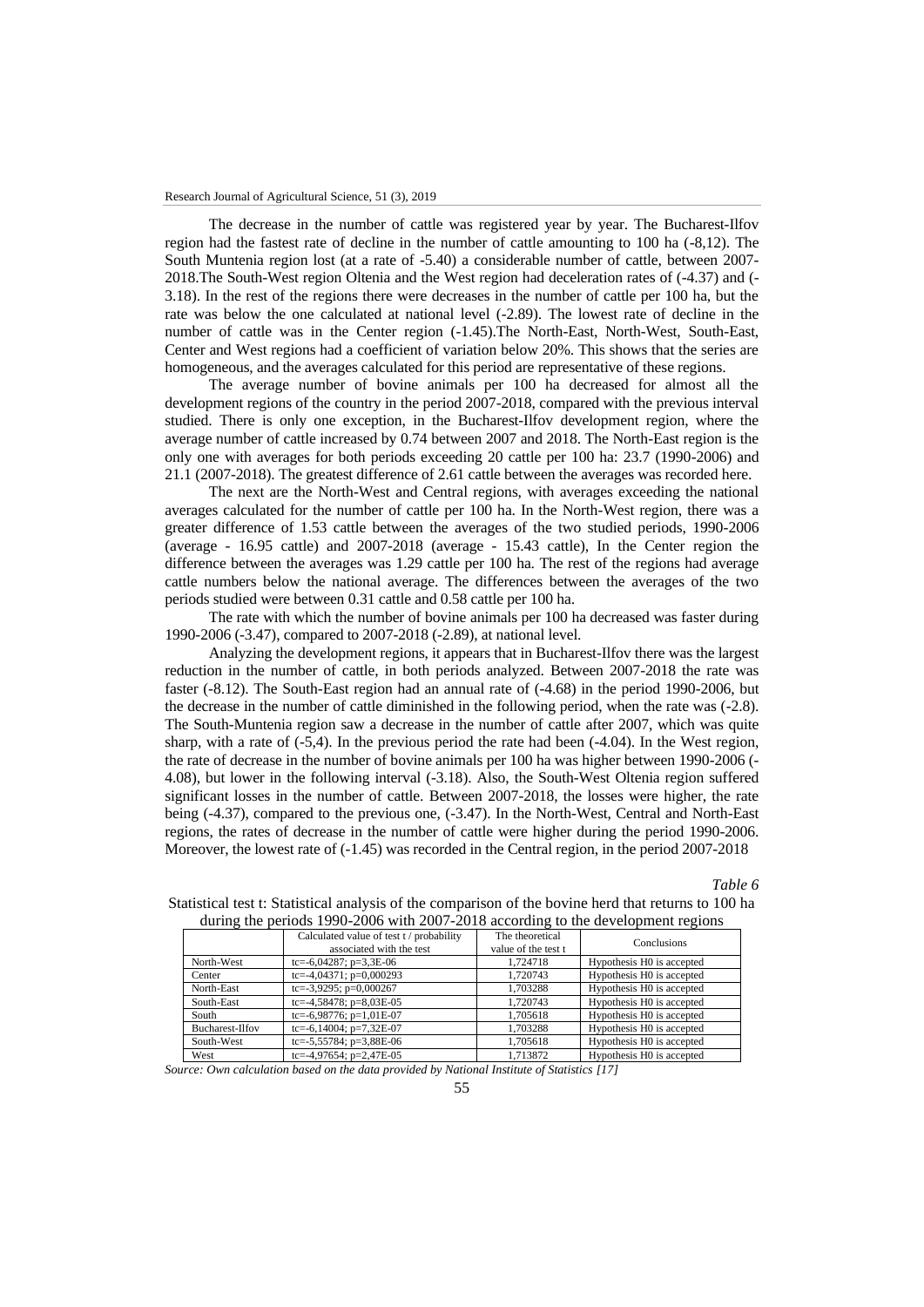Analyzing the data it is found that, for all the eight series of data related to the development regions, the calculated values of the statistical test t are lower in relation to the theoretical values and the probability is small with respect to the significance threshold and in conclusion we can say that there is no difference significant, from a statistical point of view, between the two analyzed periods, respectively 1990-2006 and 2007-2018.

*Analysis of the influence of the development regions in Romania on the number of cattle that amounts to 100 hectares*

The following table presents the results obtained after verifying the influence of the regions on the number of cattle. The F test was used for this verification.

I considered H<sub>0</sub> - the regions are not a factor influencing the number of cattle ( $F_c \le F_{(\alpha; k-1)}$ ; n-k); Fc≥α)

H<sub>1</sub> – regions are a factor influencing the number of cattle (F<sub>c</sub>≥F<sub>(α; k-1; n-k)</sub>; F<sub>c</sub>< $\alpha$ )

*Table 6*

| <b>SUMMARY</b>         |          |       |          |          |           |          |
|------------------------|----------|-------|----------|----------|-----------|----------|
| Groups                 |          | Count | Sum      |          | Average   | Variance |
| North-West             |          | 29    |          | 737      | 25.41379  | 34,89623 |
| Center                 |          | 29    |          | 650.6    | 22,43448  | 25,35377 |
| North-East             |          | 29    |          | 947      | 32.65517  | 31.6647  |
| South-East             |          | 29    |          | 437.2    | 15.07586  | 23.03118 |
| South                  |          | 29    |          | 508.4    | 17.53103  | 40.25365 |
| <b>Bucharest-Ilfov</b> |          | 29    |          | 590.4    | 20.35862  | 102,5632 |
| South-West             |          | 29    |          | 529,3    | 18.25172  | 29.75544 |
| West                   |          | 29    |          | 392.5    | 13.53448  | 19.89734 |
| <b>ANOVA</b>           |          |       |          |          |           |          |
| Source of Variation    | SS       | df    | MS.      | F        | $P-value$ | F crit   |
| <b>Between Groups</b>  | 7750,774 | 7     | 1107,253 | 28.81451 | 3.855E-28 | 2.050622 |
| Within Groups          | 8607,635 | 224   | 38.42694 |          |           |          |
| Total                  | 16358.41 | 231   |          |          |           |          |

Results Anova single factor

*Source: Own calculation based on the data provided by National Institute of Statistics, [17]*

Following the calculations it was found that  $F_c = 28.81 \ge F_{(0.05,224)} = 2.05$ ,  $p = 0 \le \alpha =$ 0,05, result which rejects the  $H_0$  hypothesis and we can conclude (accepting the  $H_1$  hypothesis) that the development regions in Romania influence the number of cattle returning to 100 ha.

### **CONCLUSIONS**

The number of bovine animals per 100 ha decreased from 38 (1990) to 15.2 (2018). The difference is 22.8 cattle. In other words, between these years, 60% of the number of cattle was lost, for every100 ha. The Bucharest-Ilfov region lost the largest number of cattle, from 1990 (48.8) to 2018 (7.6). Only 15.57% of their number still remained in 2018. The South-Muntenia region holds second place from 1990 up to the present, regarding the decrease in the number of bovine animals. 26.6 cattle per 100 ha disappeared from 1990 to 2018. Only 26.52% of the 1990 herd still exists in 2018. The South-West Oltenia and South-East regions remained with 33.23% and respectively 33.04% of the number of cattle from 1990 until 2018. The Western region lost 17.4 cattle per 100 ha, remaining with 34.83% of the number in 1990. The North-West, Central and North-East regions suffered the smallest losses. In 2018, they had just over 49% of the number of cattle held in 1990.

Romania is one of the largest exporters of cattle. Thus, in 2017, exports amounted to 218.7 thousand heads. Their value was EUR 207.9 millions. However, the herds of cattle have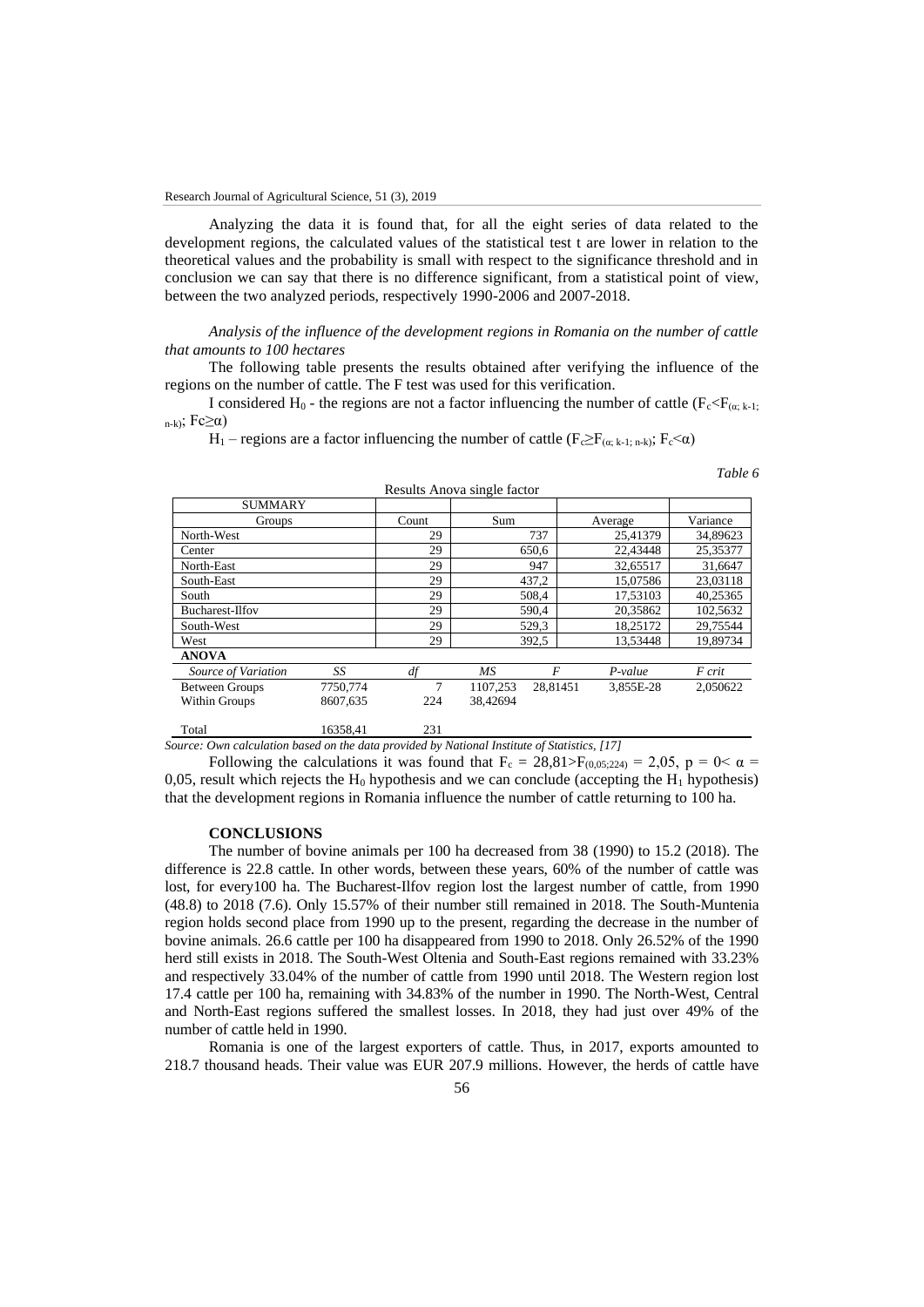been declining from one year to another since 1990. Although Romanian farmers received nonreimbursable financial support for development with EU accession, the number of cattle continued to decline. Under these conditions the big producers have developed, but the number of small farmers has reduced considerably. This is how a large number of cattle disappeared. Among the causes of this situation may be the aging of the population, the extremely low price of milk, the lack of pastures. Also, compared to other countries of the European Union, which are much more developed, the consumption of meat, milk, eggs, or fish by the Romanians is decreasing.

Limiting the export of cattle and encouraging the export of meat products can have a major beneficial effect on the Romanian economy, by contributing to the creation of jobs. Also, the operations that generate the added tax can bring revenues to the national budget. Romania has very favorable pedoclimatic conditions for the growth of bulls. Consideration should be given to the high demand for dairy products, and to creating opportunities for marketing such products both locally and abroad. At this moment, it is essential to stop the process of diminishing the number of herds, meant to produce a revitalization of the rural areas.

Competition is high in this area, so our country needs to meet the quality standards imposed on the sector in developed countries. In order to achieve this goal, it is necessary to implement technological solutions for animal husbandry, to observe animal welfare rules, and to make investments in this sector. Romania can rise to global standards, using the funds received from the EU. The young farmers must be supported, they must act in the direction of modernizing the current farms. Romania has many small semi-subsistence or subsistence farms. They should organize themselves in larger associations in order to have easier access to the market and to become competitive.

#### **BIBLIOGRAPHY**

ACATINCĂI STELIAN (2004), *Cattle production*, 2nd edition, Editura EUROBIT, Timişoara

- ANGHELACHE CONSTANTIN (2017), *Romania 2017: economic status a decade after accession,*  Economic Publishing House, Bucharest
- BUCKWELL, A. AND NADEU, E. (2018), *What is the Safe Operating Space for EU Livestock?*, RISE Foundation, Brussels, available at the address: [http://www.risefoundation.eu/images/files/2018/2018\\_RISE\\_LIVESTOCK\\_FULL.pd](http://www.risefoundation.eu/images/files/2018/2018_RISE_LIVESTOCK_FULL.pdf)  $f<sub>i</sub>$  [Accessed on 4/11/2019]
- CAZACU C. (2018), *The live animals sector in Romania - a comparative study of the impact of replacing the exports of live animals, cattle and sheep with exports of chilled or frozen meat,*  Research report by Original Media, Bucharest, Romania, November 2018, available at the address: [https://secure.animalsaustralia.org/documents/aamedia/96841\\_Raport\\_economic\\_rezu](https://secure.animalsaustralia.org/documents/aamedia/96841_Raport_economic_rezumat.pdf) [mat.pdf,](https://secure.animalsaustralia.org/documents/aamedia/96841_Raport_economic_rezumat.pdf) [Accessed on 6/11/2019]
- GANEA OANA, TODERIȚĂ ALEXANDRA (2018), *Crearea și dezvoltarea cooperativelor agricole*, Centrul Român de Politici Europene, available at the address: [https://www.rafonline.org/wp](https://www.rafonline.org/wp-content/uploads/2019/03/Crearea_si_dezvoltarea_cooperativelor_agricole.pdf)[content/uploads/2019/03/Crearea\\_si\\_dezvoltarea\\_cooperativelor\\_agricole.pdf,](https://www.rafonline.org/wp-content/uploads/2019/03/Crearea_si_dezvoltarea_cooperativelor_agricole.pdf)  [Accessed on 4/11/2019]
- RĂDULESCU CARMEN VALENTINA, IOAN ILDIKO (2015), *Sustainable development of Romanian agriculture within the context of European Union's requirements*, The USV Annals of Economics and Public Administration, Volume 15, Issue 1(21), 2015, p. 57-62, available at the address: [http://www.annals.seap.usv.ro/index.php/annals/article/viewFile/796/686,](http://www.annals.seap.usv.ro/index.php/annals/article/viewFile/796/686) [Accessed on 1/11/2019]